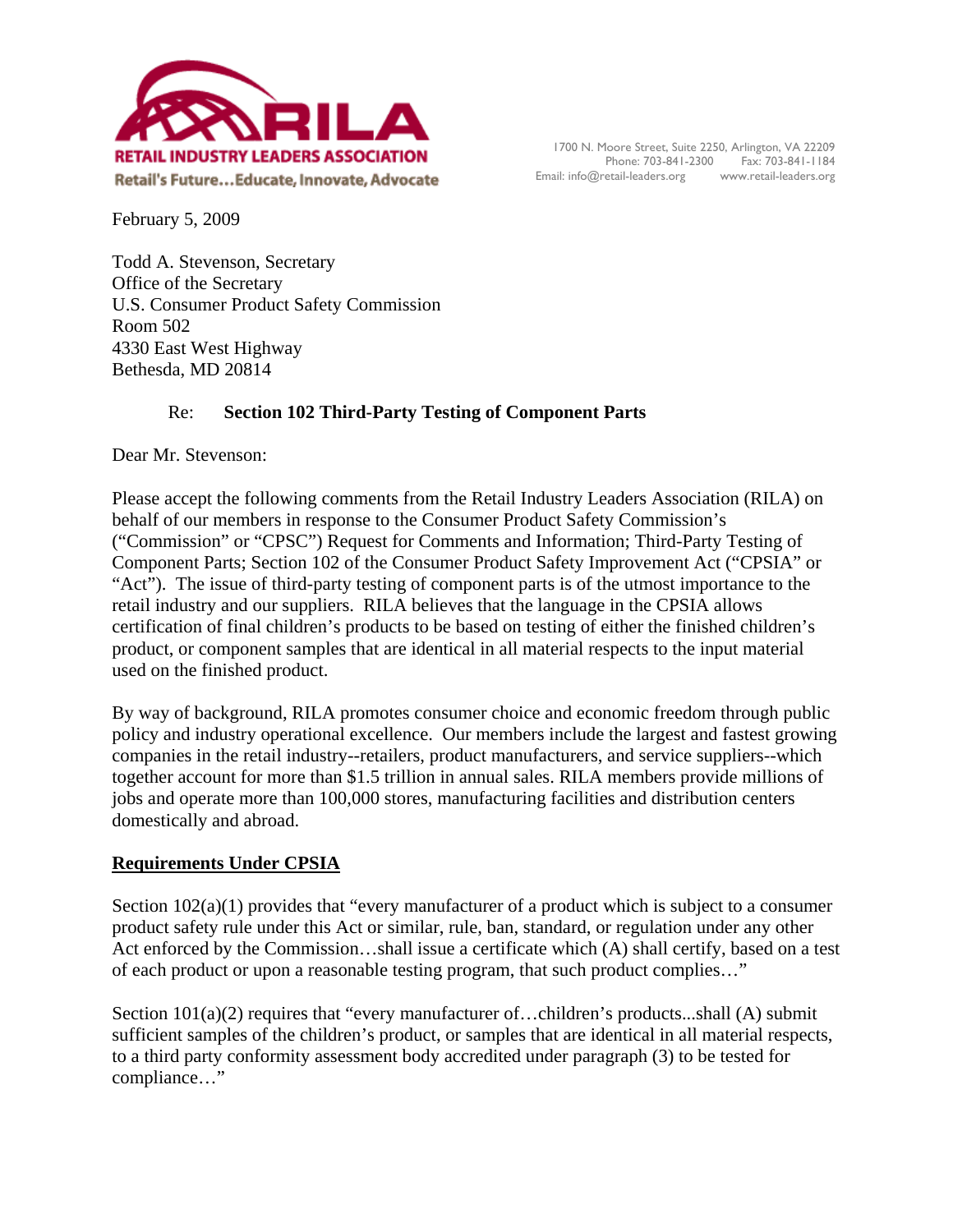RILA has previously commented to the Commission in response to rulemakings and requests for comments and information on the need for the Commission to allow for component testing. Such component testing would have to be based upon a reasonable program that, when combined with other provisions of the CPSIA (i.e. general conformity certificates, tracking labels, independent third-party certification, etc.) and other laws, help build a multi-layered approach to product safety without adding redundant and costly testing associated with having to test each component after final assembly. The business community currently lacks the certainty and clarity needed to implement the CPSIA with respect to component testing.

In light of the guidance letter from the Chairmen of the House and Senate Committees of jurisdiction urging the Commission to promulgate a final rule on this matter before February 10, 2009, we urge the Commission to act expeditiously to allow the use of component testing to certify products.<sup>1</sup> RILA is not aware of any products for which component testing would be inappropriate or ineffective. Nevertheless, if the Commission determines that some products should not be eligible for component testing, RILA suggests that the Commission create a negative list of specific products for which it determines that component testing is not practicable, effective or desirable. Any negative list should be narrow in scope; products should be included in a negative list only when other safeguards, such as periodic confirmation testing of the finished product or supplier certifications, would not eliminate the risk of contamination.

#### **Duplicative Testing is Costly and Unnecessary**

 $\overline{a}$ 

In the case of apparel, a variety of components of apparel products, e.g. zippers, rivets, snaps, buttons, rhinestones, and dyes for screen prints, are used in many styles of apparel carried by different retailers. For example, a specific size of rivet from one of the major hardware manufacturers may be used in six styles of girls' jeans for seven different retailers. Using component testing, the rivet would only be tested once by the rivet manufacturer rather than being tested 42 separate times if testing of the final product is required. In this example, if the cost of lead testing is \$100 - \$200 per component, then the cost of final product testing would be \$4200 - \$8400 for just that component. Other examples of this duplicity were provided to the Commission during the January 22 public meeting with RILA and the American Apparel and Footwear Association to discuss apparel. By now, the Commission has undoubtedly received evidence from several sources that final product testing is extremely costly and duplicative.

Under component testing, each apparel supplier would base its certification of compliance for each of the styles it produces on the testing from the rivet manufacturer along with testing of all the other components used in that product. Similarly, a manufacturer of screened t-shirts for boys would be allowed to use testing of the fabric and tests of the inks used in each screen print as the basis for a compliance certification rather than requiring the retesting of the same inks multiple times if the inks are used in ten different screen designs.

<sup>&</sup>lt;sup>1</sup> January 16, 2009 letter from Congressman Henry A. Waxman, Chairman, House Committee on Energy and Commerce, Congressman Bobby L. Rush, Chairman, House Subcommittee on Commerce, Trade, and Consumer Protection, Senator John D. Rockefeller, Chairman, Senate Committee on Commerce, Science, and Transportation, and Senator Mark L. Pryor to CPSC Commissioners Nancy A. Nord and Thomas Hill Moore (Jan. 16, 2009).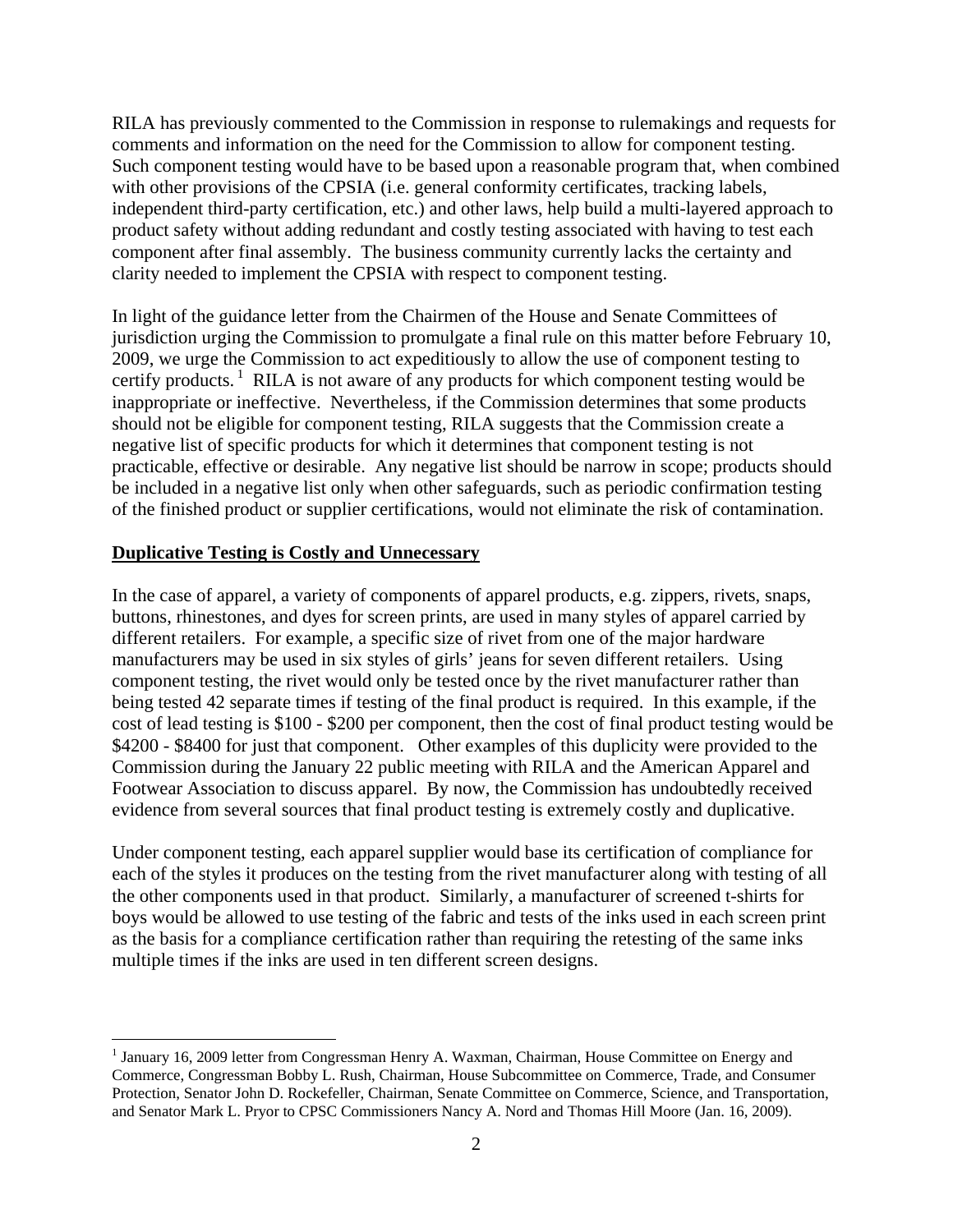Meanwhile, maintaining the current requirement for final product testing effectively perpetuates a cost-prohibitive barrier that prevents smaller manufacturers and retailers from being able to comply with the new CPSIA requirements. For larger companies, duplicative testing requirements divert scarce resources from being spent more effectively and efficiently to truly advance product safety.

### **Component Testing is More Flexible, Effective, and Cost-Efficient**

Component testing would help to alleviate the current backlog that retailers and manufacturers are experiencing with testing labs. Some RILA members report that testing lab capacity is insufficient to meet the significantly increased demand to test the plethora of products covered by the CPSIA and are backed up as a result. These delays, which are reported to average between three to six weeks, add unnecessary additional costs (both financial and non-monetary) for the retail and manufacturing community and exacerbate the already strained testing capacity. As one example, significant time and expense are incurred in testing surface coatings on finished products because labs must first remove the surface coating from the substrate. In some cases, hundreds of units must be destroyed to obtain a sufficient sample of the surface coating. Component testing would eliminate these additional expenses.

Component testing also provides the Commission with the flexibility to exclude certain components or materials from CPSIA testing requirements where those components are inherently lead free. Examples of such components or materials include fabric, paper, wood, and other natural materials. This flexibility is also suggested in the January 16 Congressional letter noted earlier.

## **Comprehensive Product Safety Programs—Voluntary Supplier Certifications**

Reliance on component testing should be one element of a comprehensive quality management program. For example, industry should have the flexibility to incorporate a certification program for manufacturers that would greatly enhance product safety by ensuring consistent safety practices throughout a factory and its production. If a manufacturer can show that it has an adequate quality management program, a proven history of complying with applicable standards, and can certify to such, then third-party testing of the component parts should be allowed, as such methods minimize the risk of putting non-compliant finished products into commerce by identifying issues before the end product is manufactured. Toward this end, RILA is launching a new partnership with the British Retail Consortium to advance and expand a voluntary global supplier certification program for producers of consumer products.

#### **Responses to Specific Items**

In response to specific questions outlined by Commission staff in the request for comment and information, RILA offers the following comments:

**Q:** How the risk of introducing non-compliant product into the marketplace would be affected by permitting third-party testing of the component parts of a consumer product versus third-party testing of the finished consumer product.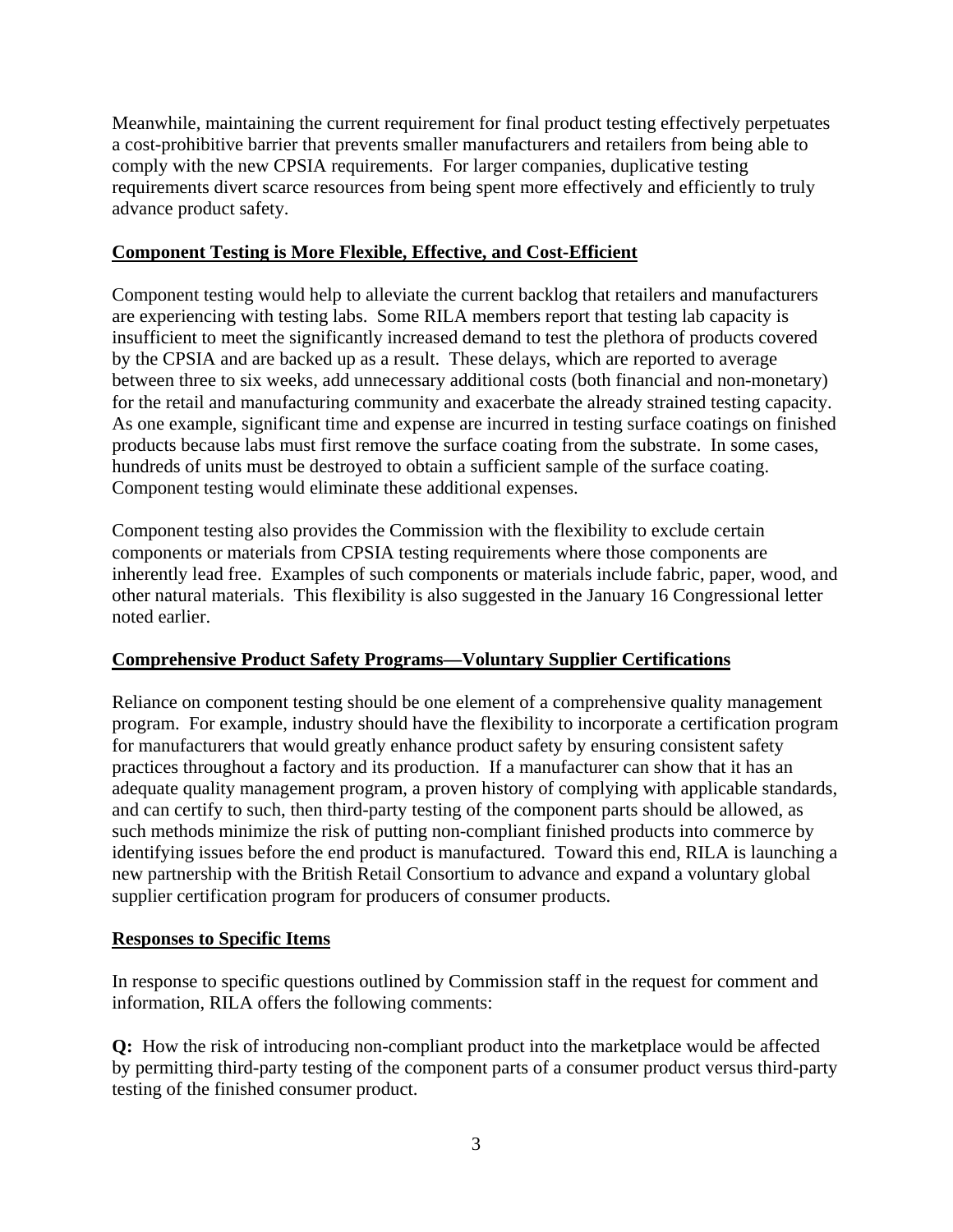**A:** Performing only unit (or end product) testing does not necessarily mean the product is safer than if the component parts are tested separately. The CPSIA requires testing to be performed on a sample of the children's product, or a prototype that is "identical in all material respects to the product." In modern times, the manufacturing process includes making component parts for multiple different products; if testing has to wait until the finished product is available, then it does not allow for correction at the most critical time – while the component part is being manufactured. If component testing were allowed, errors at the raw material or component level could be corrected, which is a more proactive approach than waiting until the end product is completed before testing is allowed to commence. Product safety cannot be guaranteed by final product testing alone, but must be embedded in the entire product development and manufacturing process. Component testing is a critical point in the life cycle of children's products and is essential in mitigating risk within the supply chain.

**Q:** The conditions and/or circumstances, if any, that should be considered in allowing thirdparty testing of component parts.

**A:** Component testing should be one part of a more holistic product safety regime. Companies can also undertake other safeguards, such as periodic confirmation testing of finished products, supplier certifications, or chain-of-custody documentation.

There are also points in the manufacturing process where testing component parts would be preferable to testing the end product. The CPSIA requires test methods that take into account: "internal harm or injury hazards caused by the ingestion or inhalation of magnets in children's products; toxic substances; toys with spherical ends; hemispheric-shaped objects; cords, straps, and elastics; and battery-operated toys." Component testing would be better suited to testing for these potential hazards, as it would allow the manufacturer to find such hazards before building them into the final product, where such hazards may not be readily identifiable, even through a reasonable testing program designed for the finished product.

**Q:** The conditions, if any, under which supplier third-party testing of raw materials or components should be acceptable.

**A:** Third-party testing of raw materials or component parts by a supplier should be acceptable if there is some way to show that the raw material or component actually passed testing before it was put into the final product. The test reporting method outlined in the CPSIA hinges on compliance certification of the end product. However, this method could just as easily be applied to third-party testing of raw materials or components by suppliers, which in turn could be used to certify that multiple items in the supplier's product offering that use the same components or raw materials. Taken together, these various component tests would be used to certify the compliance of the final product.

Chain-of-custody documentation and an audit program are important in a system that allows raw material or component testing. This way, the raw material or component test results could be passed along to the manufacturer that assembles the final product, which then could use this documentation to certify that the entire product conforms to the CPSIA requirements. This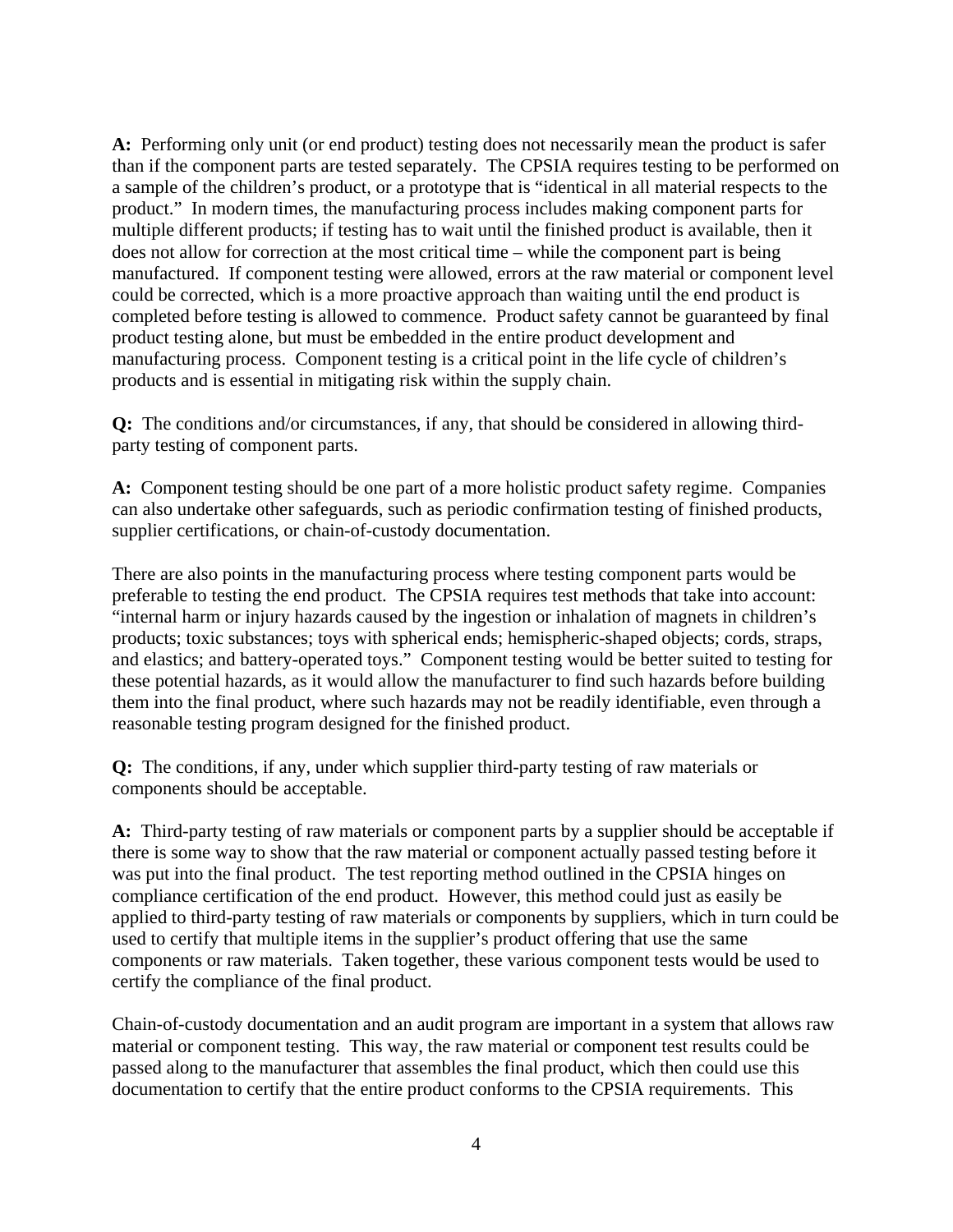would be especially efficient in situations where suppliers customize similar products for each of several customers. An auditing program would allow for inspection of the documentation for the raw material manufacturer, to make sure the materials or components it is passing along to the end-product manufacturer are what the raw material manufacturer certified as being compliant. Overall, using chain-of-custody documentation and a manufacturer auditing program would allow suppliers to potentially catch safety and compliance issues across multiple similar products before the finished products are assembled.

**Q:** Whether and how the use and control of subcontractors would be affected by allowing the third-party testing of component parts.

**A:** If the component testing requirements were based on international quality management standards, the risk of subcontractors who deviate from the requirements would be minimized, as they would be familiar with the applicable standards for the components they manufacture. Raw material control is the only way to centralize control of subcontractors, regardless of sourcing mechanism, because it puts the responsibility of compliance on the most elementary source and ensures consistency on a broader scale. Supplier audits would help build confidence that risk is being properly managed at the subcontractor level, and manufacturers could evaluate the quality of a product and compliance with applicable regulatory requirements through these audits. The result of third-party component testing would have a positive effect on the use and control of subcontractors, as it would provide uniformity and consistency across the board at the base level of the supply chain.

To summarize RILA's comments in response to specific points that CPSC is seeking comment on, a certification process that relies upon component testing, with strong chain of custody documentation requirements that demonstrate that the tested component was used in the final product, will provide at a minimum an equal assurance of the product's safety when compared with requiring the testing of a few samples of final products. Manufacturers already have similar documentation and record keeping requirements in place for any products claiming special customs treatment under a trade preference program. In those instances, upon request from U.S. Customs and Border Protection, manufacturers are required to provide production documentation including the records that support the claim that the required inputs were used in the specific products.

## **Guidance from Hill Supports Component Testing**

RILA supports recent guidance from the Chairmen of the authorizing committees in both the House and Senate concluding that the Commission should provide timely guidance to the business community with respect to component testing. In a January 16, 2009 letter from Congressman Henry A. Waxman, Congressman Bobby L. Rush, Senator John D. Rockefeller and Senator Mark L. Pryor to CPSC Commissioners Nancy A. Nord and Thomas Hill Moore, the Chairmen express reservations that they "do not believe reaching a decision by August 2009 [on whether component testing can be sufficient for certification of products based on third-party testing] represents a sufficiently timely resolution of this issue." Indeed, the letter goes on to say that "the Commission should seek to provide guidance to consumers and manufacturers on this question before the February 10, 2009, deadline…" We agree with this assessment and welcome